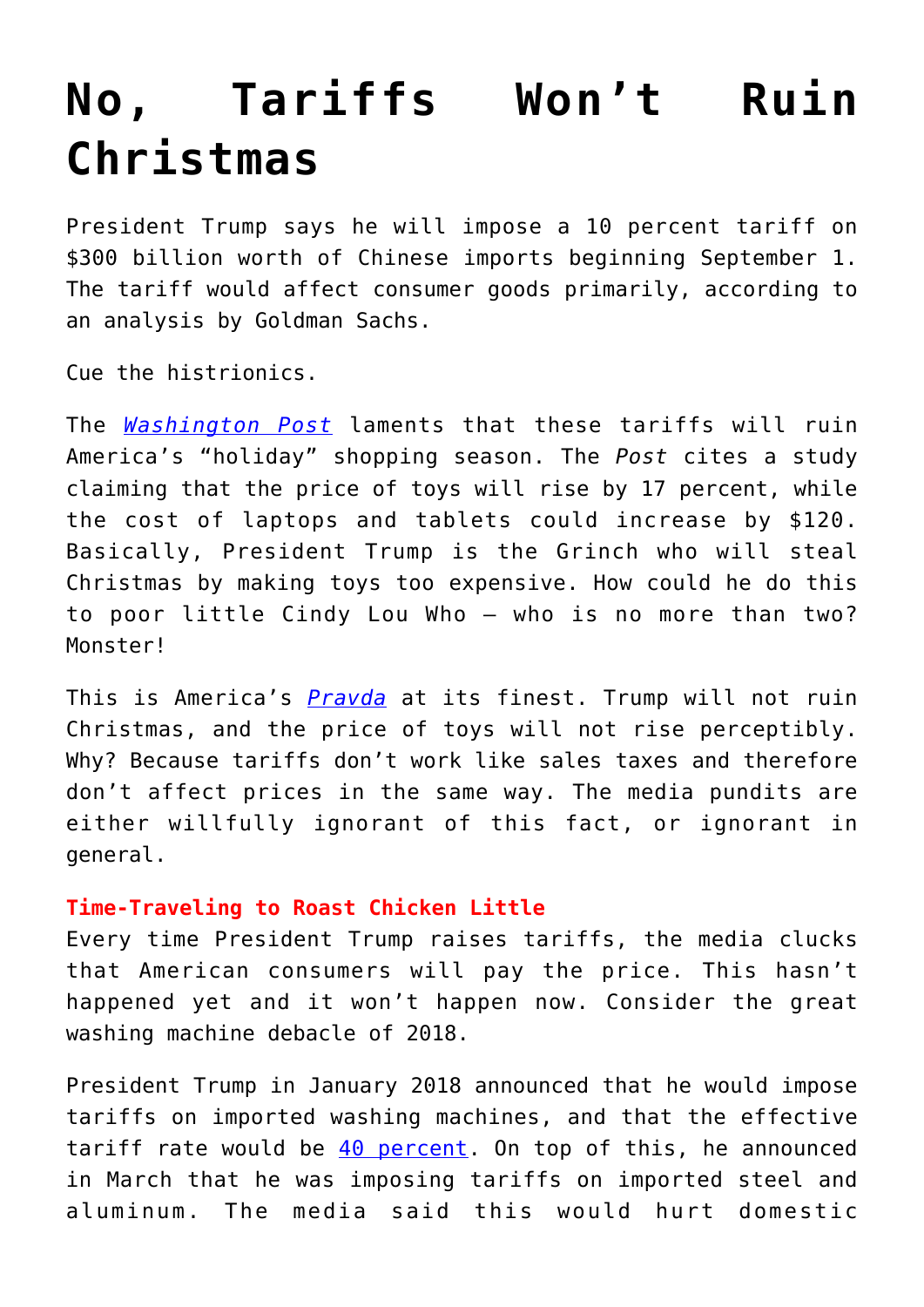manufacturers, too.

Liberals lost their collective mind. Low-income Americans would not be able to afford washing machines, they shrieked, and soon we'd be living in a nation of grungy, soiled masses – the average American would look like [Pig-Pen from the Peanuts](https://en.wikipedia.org/wiki/Pig-Pen) [gang](https://en.wikipedia.org/wiki/Pig-Pen).

That never happened.

In fact, the price of washing machines hasn't really changed since January of 2018. This is obvious when looking at the [Consumer Price Index](https://data.bls.gov/timeseries/CUSR0000SS30021?output_view=pct_3mths) (CPI). The CPI tracks the prices of over 80,000 consumer goods and services in cities across America. They do this every month. How? They contact stores and get actual sale prices.

So what does the CPI have to say about the price of washing machines since President Trump's insidious wave of tariffs? [Not much.](https://www.amgreatness.com/2019/07/29/the-democratic-washing-machine/)

In 2018, the price of laundry equipment increased by [6.8](http://www.in2013dollars.com/Laundry-equipment/price-inflation/1990-to-2019?amount=500) [percent](http://www.in2013dollars.com/Laundry-equipment/price-inflation/1990-to-2019?amount=500), compared to an overall inflation rate of [2.44](http://www.in2013dollars.com/inflation-rate-in-2018) [percent](http://www.in2013dollars.com/inflation-rate-in-2018). So far in 2019, the price of laundry equipment has decreased by 0.48 percent, compared to an expected inflation rate of 2 percent. Overall, the cost of laundry equipment will likely increase by 6.32 percent, as compared to 4.44 percent for everything else – nowhere near the 40 percent price increase predicted by the media and, if we're being honest, not even that out-of-the-ordinary.

Consider that in 2012 the price of laundry equipment increased by 8.56 percent. Tariffs were not to blame for that increase. It is entirely possible that Trump's tariffs had no effect on laundry equipment price – this may be yet another example of a [random walk](https://en.wikipedia.org/wiki/Random_walk_hypothesis) confusing the Chicken Littles that run our media.

In my spare time, I like to time travel. In particular, I like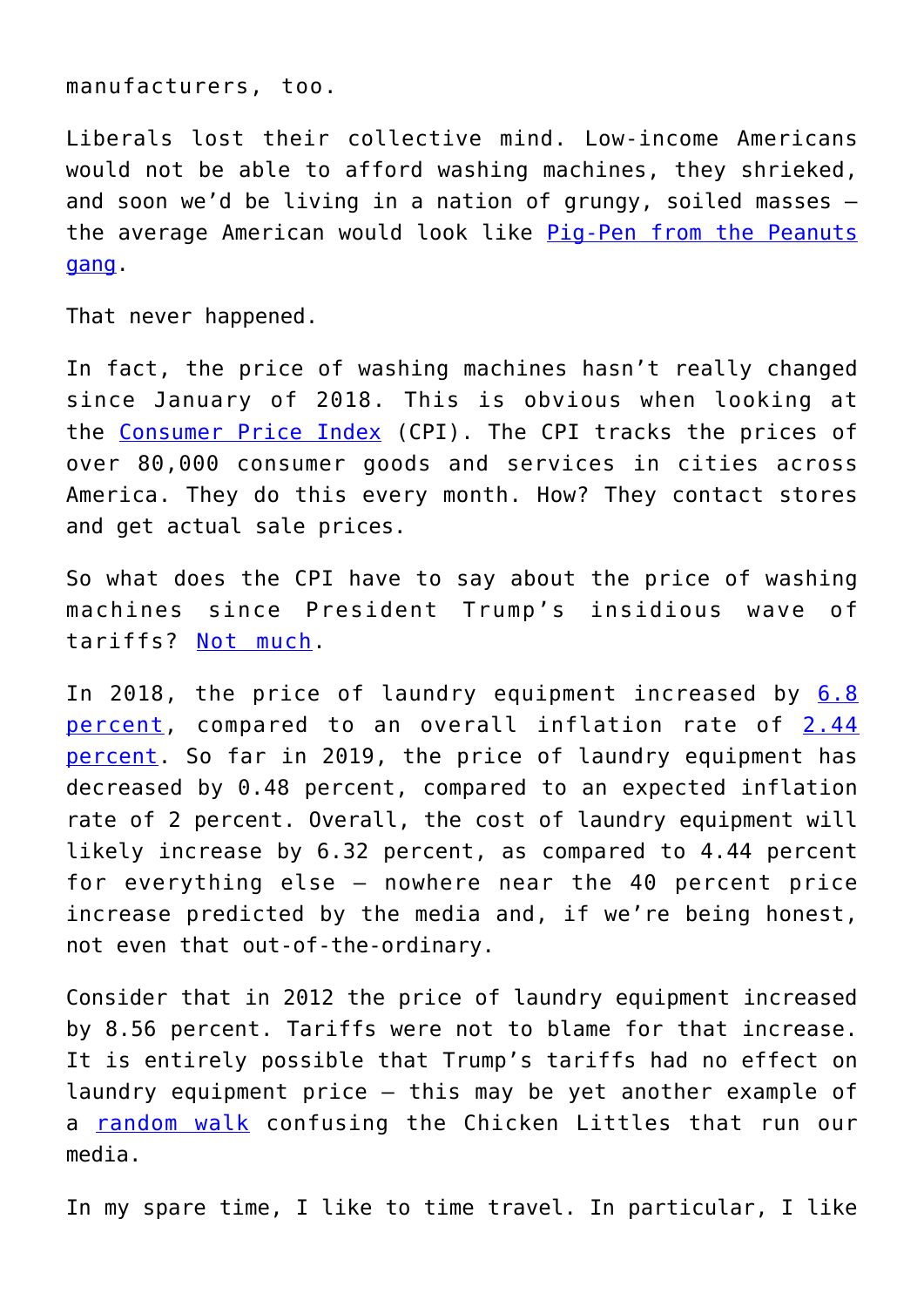to visit archived versions of webpages to see how they've changed. On [August 18, 2017,](https://web.archive.org/web/20170818085916/https:/www.consumersearch.com/washing-machine-reviews) before the washing machine tariffs were a twinkle in Trump's eye, Home Depot advertised the General Electric GTW680BSJWS model washing machine for \$629. Today, Home Depot is [advertising](https://www.consumersearch.com/washing-machine-reviews) the same model for \$597.

Sure, this observation is anecdotal – but the experience of most shoppers is anecdotal, too. The fact is that no individual shopper actually noticed that washing machine prices increased in 2018 (or that they decreased in 2019), and they won't notice if prices increase by pennies this Christmas, either.

## **Tariffs 101**

The reason Trump's tariffs don't have much (if any) observable effect on consumer prices is that the tariff rate is not applied to the product's retail price, wholesale price, nor even its import price. Instead, tariffs are levied on the [first sale price](https://www.tradewin.net/services/duty-mitigation/what-is-first-sale.asp) – the price paid to foreign vendors by American companies or their middlemen.

This method of calculation reduces the tax burden on American consumers, but preserves the tariff's punitive effect on foreign producers. For example, suppose President Trump were to impose a 10 percent tariff on all Chinese toasters.

Black & Decker makes toasters in China. These toasters sell for [\\$60](http://www.blackanddeckerappliances.com/products/cooking-appliances/toasters/4-slice-toaster-t4030.aspx) in America. That's the retail price. Are tariffs imposed on retail prices? No. This means that the price of toasters will not rise by 10 percent—\$66 toasters are a mediaconcocted boogeyman.

So just how much would this hypothetical tariff increase the price of toasters?

American stores buy their toasters from Chinese manufacturers. But because of China's (intentionally) convoluted regulatory framework, they often buy them via middlemen located in Hong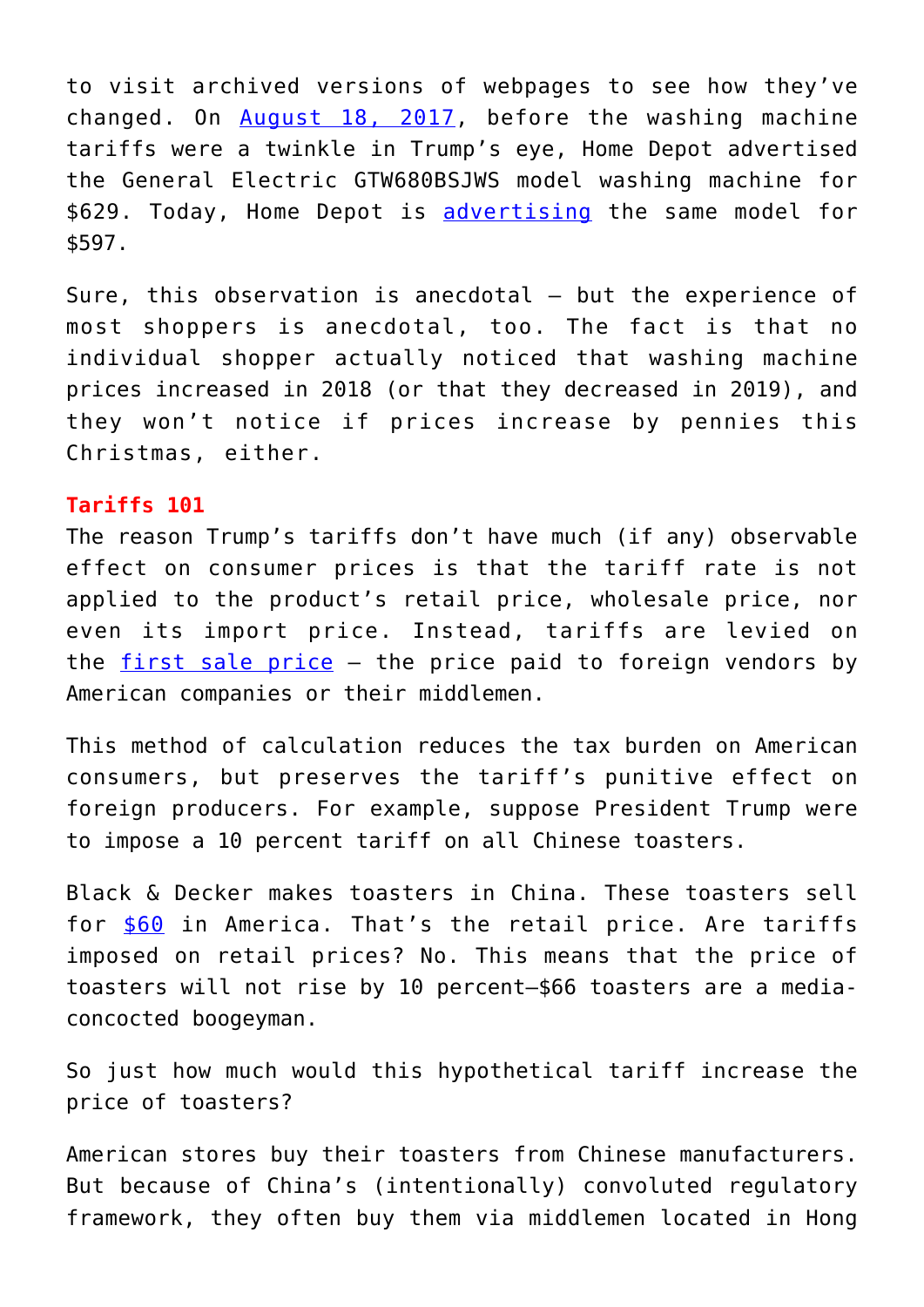Kong, Singapore, or Taiwan. These middlemen charge somewhere in the neighborhood of  $$14$  per toaster.

And of course these middlemen don't work for free: they buy the toasters directly from Chinese factories for [seven](http://www.globalsources.com/si/AS/Ningbo-East/6008849756690/pdtl/Black-Decker-Stainless-Steel-Toaster/1116113603.htm) [dollars](http://www.globalsources.com/si/AS/Ningbo-East/6008849756690/pdtl/Black-Decker-Stainless-Steel-Toaster/1116113603.htm) per toaster. This is the first sale price, and tariffs are calculated on this figure. Thus the hypothetical 10 percent tariff charged on a Black & Decker toaster that retails for \$60 works out to just 70 cents.

American consumers don't pay 10 percent more for toasters – they pay just 1.15 percent more. And that's assuming Black & Decker doesn't simply source its toasters from one of China's competitors, in which case consumers may not see any prices increase whatsoever.

This same rule applies to component pieces, meaning that toasters assembled elsewhere using Chinese parts would only increase in price relative to their proportion of Chinese origin. So, if a Taiwanese factory assembles \$7 toasters using foreign parts, half of which are from China, then tariffs would apply only to half of the value. The final retail price of this hypothetical Taiwanese toaster would increase by just over one-half of 1 percent.

Despite the media's grumbling, Trump's tariffs just won't affect consumer prices all that much.

## **Cards on the Table**

Finally  $-$  and I cannot emphasize this point enough  $-$  you can avoid paying tariffs entirely by buying American. As such, there is no reason to oppose tariffs unless you want to buy "cheap" Chinese junk. Why would anyone want to do that?

To begin with, China is our greatest economic, political, and military rival. Can you imagine American journalists griping that they couldn't buy the latest toy from the USSR at the height of the Cold War? No. They would be tarred-and-feathered – and probably accused of treason.